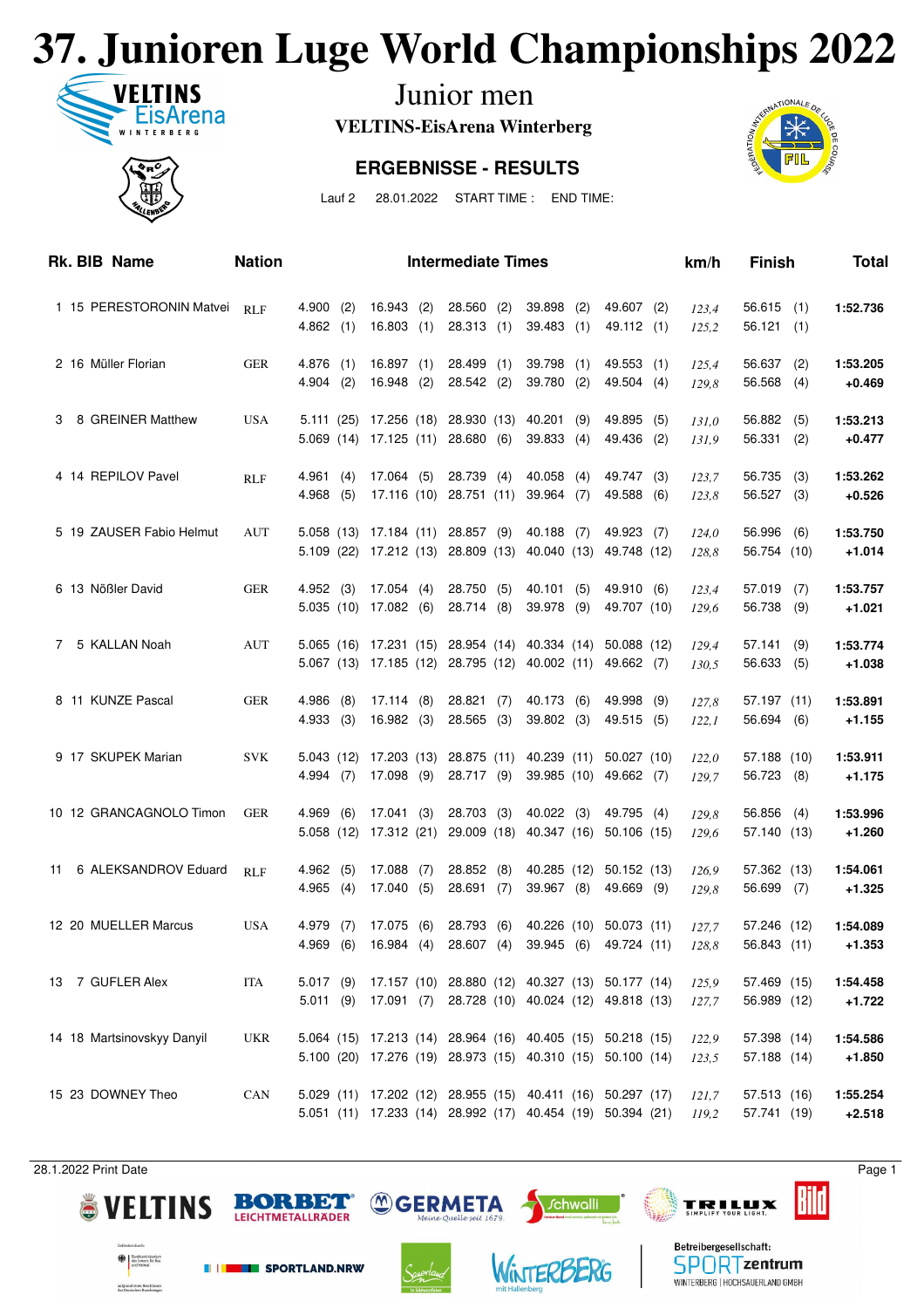## **37. Junioren Luge World Championships 2022**



Junior men

**VELTINS-EisArena Winterberg**

#### **ERGEBNISSE - RESULTS**



Lauf 2 28.01.2022 START TIME : END TIME:

| Rk. BIB Name            | <b>Nation</b> |  | <b>Intermediate Times</b>                                                                                                |  | km/h           | <b>Finish</b>              | <b>Total</b>         |
|-------------------------|---------------|--|--------------------------------------------------------------------------------------------------------------------------|--|----------------|----------------------------|----------------------|
| 16 3 HARRIS Hunter      | <b>USA</b>    |  | 5.077 (20) 17.262 (19) 29.030 (18) 40.524 (18) 50.505 (18)<br>5.152 (24) 17.389 (24) 29.101 (20) 40.458 (20) 50.279 (18) |  | 121,3<br>124,3 | 57.836 (18)<br>57.457 (16) | 1:55.293<br>$+2.557$ |
| 17 22 KARAS Mateusz     | POL           |  | 5.142 (27) 17.372 (24) 29.188 (23) 40.716 (22) 50.635 (22)<br>5.083 (16) 17.235 (15) 28.944 (14) 40.278 (14) 50.120 (16) |  | 126,4<br>120,8 | 57.950 (21)<br>57.396 (15) | 1:55.346<br>$+2.610$ |
| 18 30 MUSEI Vlad-Florin | <b>ROU</b>    |  | 5.079 (21) 17.281 (22) 29.080 (21) 40.625 (21) 50.554 (20)<br>5.086 (18) 17.249 (16) 28.991 (16) 40.382 (17) 50.293 (19) |  | 120,6<br>122,9 | 58.120 (22)<br>57.584 (18) | 1:55.704<br>$+2.968$ |
| 19 24 TROJGA Arkadiusz  | POL           |  | 5.079 (21) 17.267 (20) 29.045 (19) 40.557 (19) 50.508 (19)<br>5.085 (17) 17.314 (22) 29.127 (22) 40.580 (23) 50.488 (23) |  | 124,8<br>125,5 | 57.915 (19)<br>57.797 (20) | 1:55.712<br>$+2.976$ |
| 20 34 BORGER William    | CAN           |  | 5.060 (14) 17.242 (17) 29.063 (20) 40.607 (20) 50.610 (21)<br>5.120 (23) 17.370 (23) 29.131 (23) 40.555 (21) 50.446 (22) |  | 119.1<br>120,0 | 57.916 (20)<br>57.921 (21) | 1:55.837<br>$+3.101$ |
| 21 27 MUELLER Aidan     | <b>USA</b>    |  | 5.214 (31) 17.508 (28) 29.457 (29) 41.262 (32) 51.239 (29)<br>5.189 (25) 17.456 (25) 29.234 (25) 40.561 (22) 50.354 (20) |  | 127,8<br>127,7 | 58.412 (25)<br>57.501 (17) | 1:55.913<br>$+3.177$ |
| 22 1 MTCHEDLIANI Lasha  | <b>GEO</b>    |  | 5.070 (19) 17.274 (21) 29.143 (22) 40.793 (23) 50.754 (23)<br>5.075 (15) 17.266 (17) 29.105 (21) 40.664 (24) 50.578 (24) |  | 119,9<br>124,0 | 58.316 (24)<br>57.955 (22) | 1:56.271<br>$+3.535$ |
| 23 26 MOBERG Rasmus     | <b>SWE</b>    |  | 5.115 (26) 17.390 (25) 29.265 (24) 40.853 (24) 50.871 (24)<br>5.087 (19) 17.306 (20) 29.189 (24) 40.785 (25) 50.804 (25) |  | 125,7<br>125,0 | 58.261 (23)<br>58.193 (23) | 1:56.454<br>$+3.718$ |
| 24 2 VARGA Vratislav    | <b>SVK</b>    |  | 5.228 (34) 17.571 (31) 29.465 (30) 41.071 (25) 51.091 (25)                                                               |  | 120.6          | 58.470 (26)                | 58.470               |
| 25 32 VEPROVSKY Jakub   | <b>CZE</b>    |  | 5.208 (29) 17.519 (29) 29.506 (31) 41.202 (30) 51.201 (26) 121,7                                                         |  |                | 58.630 (27)                | 58.630               |
| 26 10 MTCHEDLIANI Luka  | <b>GEO</b>    |  | 5.068 (18) 17.368 (23) 29.346 (25) 41.082 (26) 51.220 (28)                                                               |  | 123,8          | 58.798 (28)                | 58.798               |
| 27 28 DREIMANIS Roberts | LAT           |  | 5.222 (33) 17.606 (32) 29.527 (32) 41.150 (29) 51.218 (27)                                                               |  | 121,6          | 58.803 (29)                | 58.803               |
| 28 38 VAN WOUW Bastian  | CAN           |  | 5.214 (31) 17.522 (30) 29.427 (28) 41.112 (27) 51.330 (30) 118,7                                                         |  |                | 58.924 (30)                | 58.924               |
| 29 31 MAJERCAK Metod    | <b>SVK</b>    |  | 5.213 (30) 17.615 (33) 29.654 (34) 41.442 (35) 51.628 (33)                                                               |  | 123,7          | 59.179 (31)                | 59.179               |
| 30 36 KOVACIC Lovro     | <b>SLO</b>    |  | 5.266 (35) 17.631 (34) 29.622 (33) 41.390 (34) 51.727 (35)                                                               |  | 120,8          | 59.417 (32)                | 59.417               |

28.1.2022 Print Date Page 2





**THE SPORTLAND.NRW** 



WINTERBERG



Betreibergesellschaft: **SPORTzentrum** 

WINTERBERG | HOCHSAUERLAND GMBH